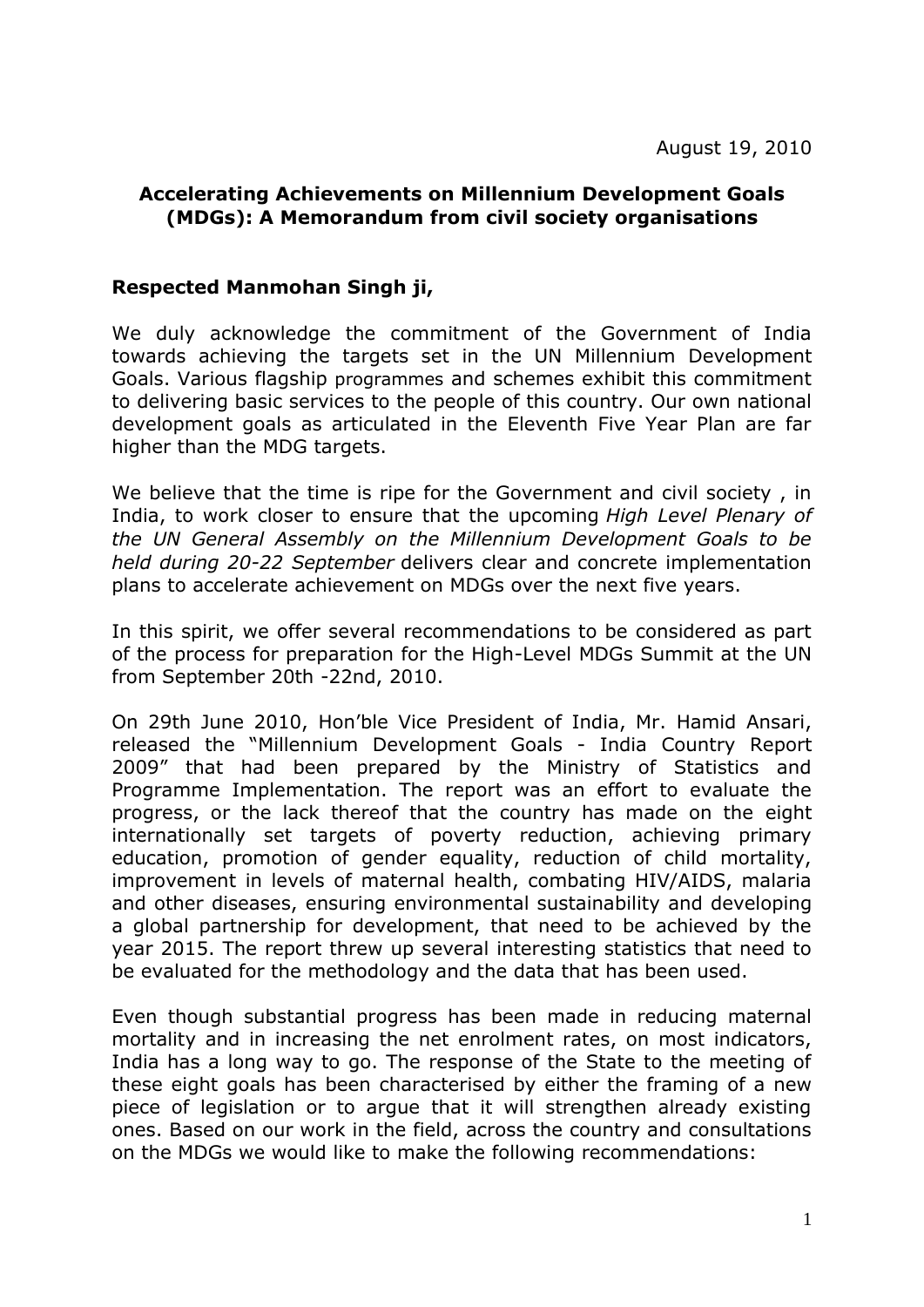## **Process Recommendations:**

1. Develop a National Breakthrough Action Plan for accelerated achievements of MDGs

With only five years left to achieve the MDGs, we request the Government of India to systematically strategise for scaling up and sustaining successful small scale initiatives and other innovative approaches to meet the set targets. We request you to frame appropriate, relevant and specific strategies and interventions that address gender inequality, the needs of the people with disabilities, indigenous people, and other traditionally excluded groups such as religious minorities, caste groups, and people in remote geographic regions, people living with HIV/AIDS, and people living in or emerging out of conflict.

2. Set up a Parliamentary Committee on MDGs

Parliamentary Committees have played an important role in creating and monitoring social sector legislations and in ensuring that the arguments and voices of civil society organisations are reflected in these legislations. In the past, the government has taken the initiative to frame several legislations that either directly or indirectly affect the progress that we as a country have made on the achievement of MDGs.

To synergise efforts on MDGs related issues, we request you to propose the setting up of a core Parliamentary Committee/ Ad-hoc Parliamentary Committee to oversee and monitor the implementation of all MDGs related legislations and policies.

3. Consultation with Civil Society Organisations

The Indian government has successfully passed several legislations relating to MDGs and has promised to pass several other Bills. We request you to take on board, civil society, as key stakeholders, in the drafting processes of all future MDGs related Bills and policies so that they can evaluate different provisions of the Bill to ensure that they are in line with demands and aspirations of the people.

Adequate budgetary allocations are key to the successful implementation of any policy or scheme and therefore, projected budgetary allocations must be based on estimations that are as close to the actual costs of the projects as possible. In order to ensure this, we request you to ensure the pre-budgetary participation and consultations with civil society organisations in budget-making processes.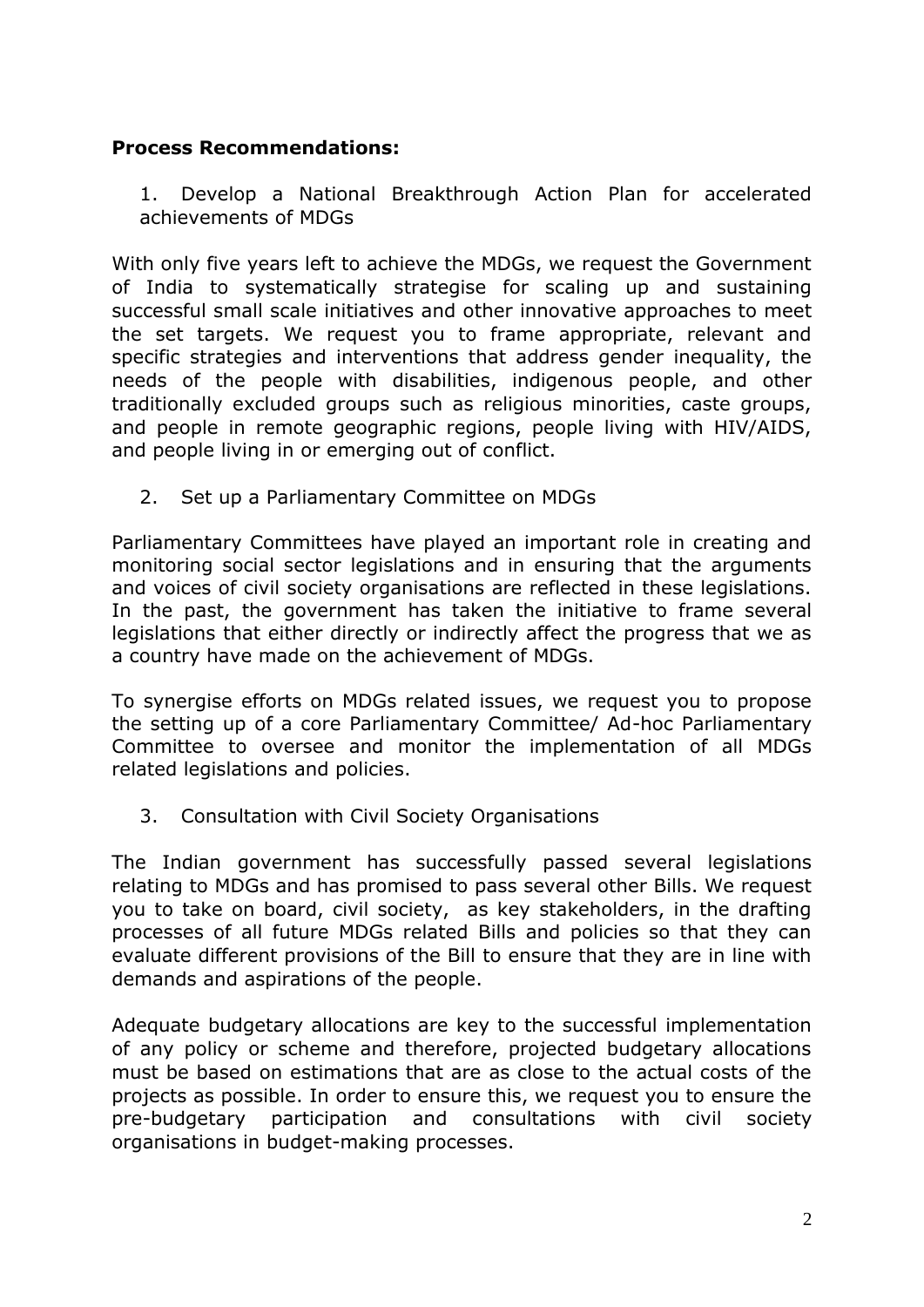In line with our suggestion for broader civil society consultations, we would request you to consider including civil society representatives in the official delegation of the Government of India to the High-level Plenary Meeting on the MDGs in New York.

## **Policy Recommendations**:

Our experience suggests that to achieve the MDGs by 2015, the Government of India needs to ensure greater governance accountability, enhance budgetary allocations to the social sector and ensuring peoples' access to natural resources, including land, water and forests. In this regard, we would like your consideration for the following:

I. Goal 1: Eradicate Extreme Hunger and Poverty

Enact the National Food Security Act which ensures all the legal entitlements created by the Supreme Court in the Right to Food Case and a Universal Public Distribution System; specific entitlements for the most vulnerable sections; enabling provisions for promoting small-holder agriculture; and a framework for justiciability.

II. Goal 2: Achieve Universal Primary Education

Ensure inclusion of children belonging to disadvantaged sections under the ambit of Right of Children to Free and Compulsory Education Act and enhance the budgetary allocation to 6% of GDP.

We request you to ensure that under the section on children belonging to disadvantaged sections, children without a permanent residence, street children, children in conflict with the law, children with disabilities, and child labourers should be included, and that special provisions be made for them under the Act.

III. Goal 3: Promote Gender Equality and Empower Women

Enact the Women's Reservation Bill without any further amendments and the Prevention of Sexual Harassment at the Workplace Bill. We would further request that appropriate amendments be made to the latter so as to include the demands of the women workers in the unorganised sector.

IV. Goal 4, 5 and 6: Reduce Child Mortality, Improve Maternal Health and Combat HIV / AIDS, Malaria and other diseases: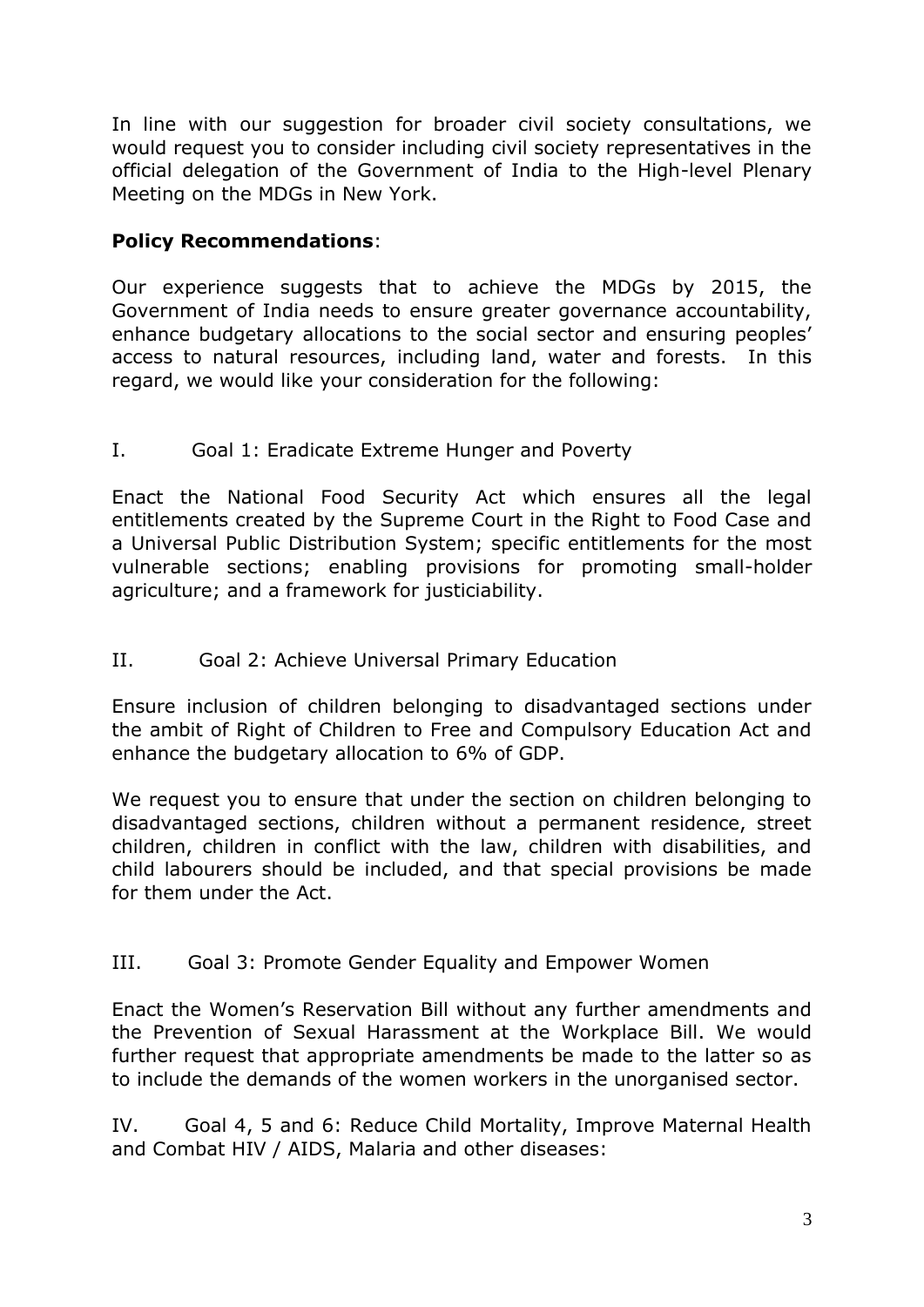Ensure that the budgetary allocation to the public health sector is increased to at least 3% of the GDP. We would also request you to ensure changes in the draft National Health Bill so to provide free, universal, accessible and quality public health care to all residents of India.

V. Goal 7: Ensure Environmental Sustainability

We urge you to ensure that the National Action Plan on Climate Change is implemented and that in line with the UN resolution  $(28<sup>th</sup>)$ uly 2010), access to water and sanitation should be made a legal right.

Sincerely Yours,

- 1. Vinod Bhanu Centre for Legislative Research and Advocacy
- 2. Amitab Behar Wada Na Todo Abhiyaan
- 3. Nisha Agrawal Oxfam India
- 4. Biraj Patnaik Principal Advisor, Commissioners to Supreme Court (Right to Food Case)
- 5. Subrat Das s/d Centre for Budget and Governance Accountability
- 6. Mandira Moddie UN Millennium Campaign
- 7. Shailey Hingorani Centre for Legislative Research and Advocacy
- 8. Moutushi Sengupta Oxfam India
- 9. Dr. Narendra Gupta s/d Prayas
- 10. Paul Divakar s/d NCHDR